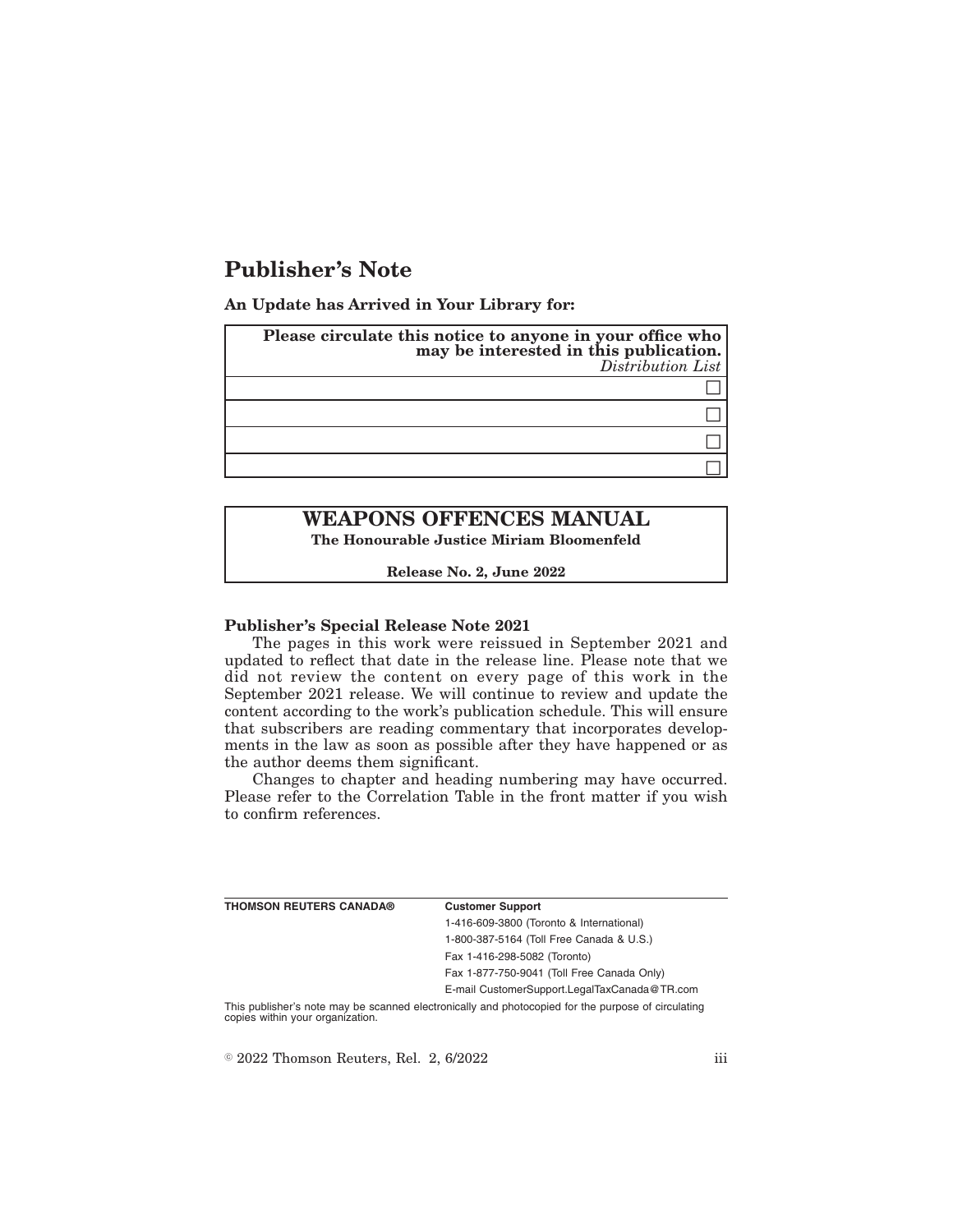#### **What's New in this Update:**

- E *R. v. Hawryluk*, 2022 ONCA 36 A sentencing judge is not required to consider s. 113 when imposing a s. 109 prohibition: **19:4, 19:23**
- E *R. v. Laing*, 2022 NSCA 23 The Court of Appeal increased the effective global sentence of 18 months' imprisonment to 24 months for a series of convictions for careless use of a firearm  $(s. 86(1))$  and unauthorized possession of a firearm while in a motor vehicle (s. 94(1)). The Court of Appeal found that the sentencing judge had erred in principle in using a flawed analytical template for determining consecutive versus concurrent sentences in applying the totality principle. The correct approach is to first determine whether multiple terms of imprisonment should be served concurrently or consecutively and then adjust for totality if the resulting sentence would be excessively harsh and disproportionate: **28:16, 28:68**
- E *R. v. Green*, 2021 ONCA 932 The Court of Appeal upheld the effective global sentence of ten years' imprisonment for a number of drug and firearms offences including convictions relating to the offender's possession of an illegal, loaded firearm. The "firearms" component of the sentence was four years' imprisonment for possession and one year for the breach of firearms prohibition: **28:59**
- E *Canada (Attorney General) v. Smykot*, 2022 ABQB 61 The Court of Queen's Bench dismissed the Attorney General's application for certiorari in relation to the provincial court judge's determination that he had jurisdiction to review the revocation of the respondents' firearms registration certificates. The Attorney General had argued that the registration certificates were nullified by operation of law and therefore the provincial court did not have jurisdiction to hear the reference. The provincial court judge disagreed and determined that the respondents' certificates had been revoked by the Registrar and therefore the court had jurisdiction to conduct a s. 74 reference hearing. The Court of Queen's Bench held that the Registrar had exercised its discretion in revoking the certificates and therefore the provincial court judge had correctly determined that he had the requisite *Firearms Act* jurisdiction. The matter was remitted to the provincial court for a substantive determination on the reference: **27:13**
- E *R. v. Penner*, 2022 BCSC 175 The *Criminal Code*, s. 236(*a*) mandatory minimum sentence of four years' imprisonment for manslaughter with a firearm violates s. 12 of the Charter and is not saved by s. 1. The appropriate range of sentence where this first offender accidentally discharged a firearm, killing the victim, was 18 to 24 months' imprisonment: **22:2, 28:7**